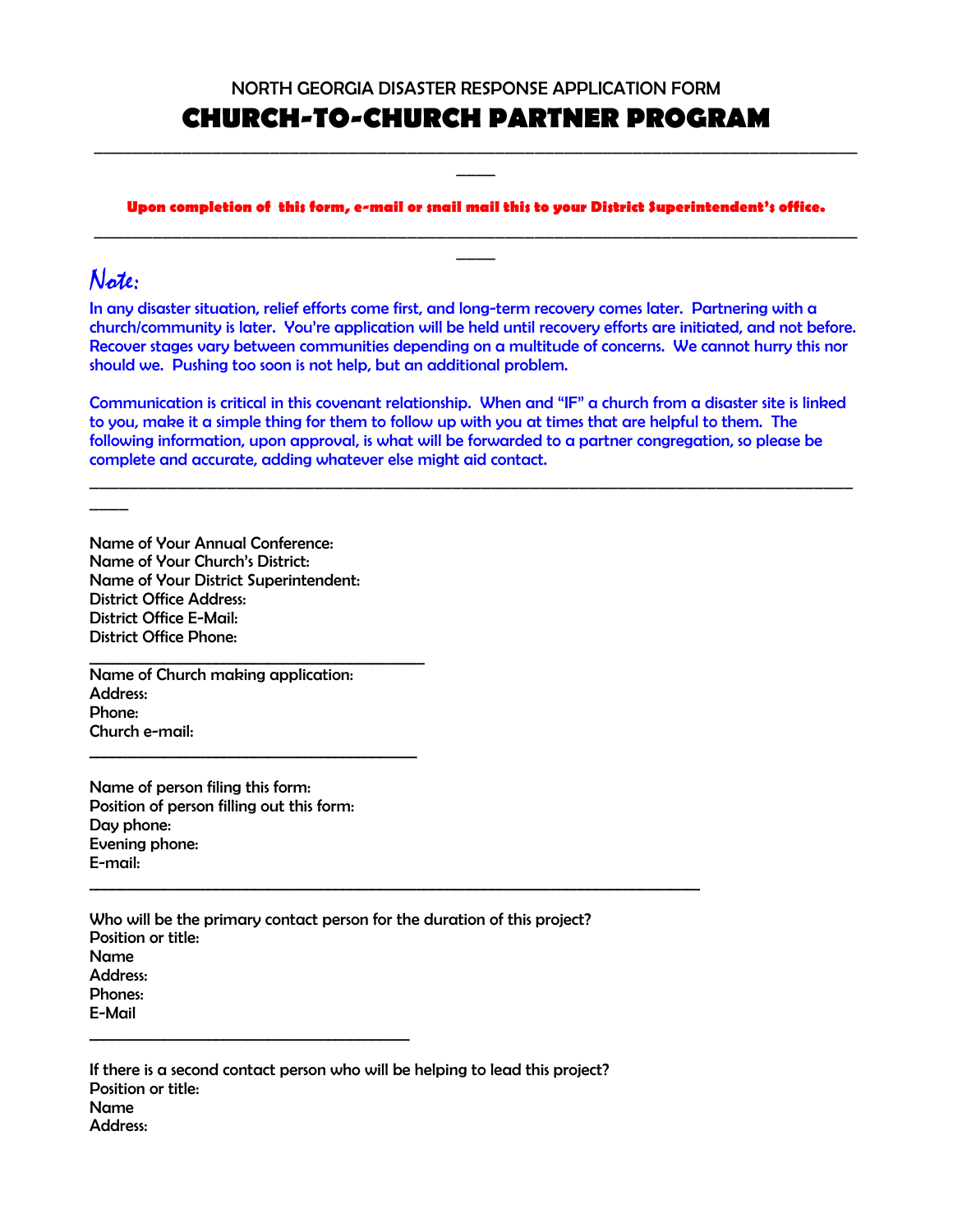#### NORTH GEORGIA DISASTER RESPONSE APPLICATION FORM **CHURCH-TO-CHURCH PARTNER PROGRAM**

# Note:

Every attempt will be made to match your church with a compatible situation where the type of assistance you're offering is what the other congregation needs. Some honest information about your circumstances and to what level and type of support you have in mind will assist in a good match. Please fill out this page so the "match-maker" can make an informed assignment.

\_\_\_\_\_\_\_\_\_\_\_\_\_\_\_\_\_\_\_\_\_\_\_\_\_\_\_\_\_\_\_\_\_\_\_\_\_\_\_\_\_\_\_\_\_\_\_\_\_\_\_\_\_\_\_\_\_\_\_\_\_\_\_\_\_\_\_\_\_\_\_\_\_\_\_\_\_\_\_\_\_\_\_\_\_\_\_\_\_\_\_\_\_\_\_\_\_\_\_\_\_\_\_

\_\_\_\_\_\_\_\_\_\_\_\_\_\_\_\_\_\_\_\_\_\_\_\_\_\_\_\_\_\_\_\_\_\_\_\_\_\_\_\_\_\_\_\_\_\_\_\_\_\_\_\_\_\_\_\_\_\_\_\_\_\_\_\_\_\_\_\_\_\_\_\_\_\_\_\_\_\_\_\_\_\_\_\_\_\_\_\_\_\_\_\_\_\_\_\_\_\_\_\_\_\_\_\_\_\_\_\_\_\_\_\_\_\_

\_\_\_\_\_\_\_\_\_\_\_\_\_\_\_\_\_\_\_\_\_\_\_\_\_\_\_\_\_\_\_\_\_\_\_\_\_\_\_\_\_\_\_\_\_\_\_\_\_\_\_\_\_\_\_\_\_\_\_\_\_\_\_\_\_\_\_\_\_\_\_\_\_\_\_\_\_\_\_\_\_\_\_\_\_\_\_\_\_\_\_\_\_\_\_\_\_\_\_\_\_\_\_

### **A word about your congregation.**

Describe your congregation referencing some of the following details: Average worship attendance; average age of membership; type of neighborhood in which your church is located, (rural, urban, etc.); annual church budget; recent history of other mission efforts that might transfer to this setting; mission budget; number of persons who will likely engage in this partnership; etc.

**Has your congregation taken ownership of this initiative?** Please describe how this program was proposed, to what group(s), what concerns were raised and addressed with and among the congregation.

\_\_\_\_\_\_\_\_\_\_\_\_\_\_\_\_\_\_\_\_\_\_\_\_\_\_\_\_\_\_\_\_\_\_\_\_\_\_\_\_\_\_\_\_\_\_\_\_\_\_\_\_\_\_\_\_\_\_\_\_\_\_\_\_\_\_\_\_\_\_\_\_\_\_\_\_\_\_\_\_\_\_\_\_\_\_\_\_\_\_\_\_\_\_\_\_\_\_\_\_\_\_\_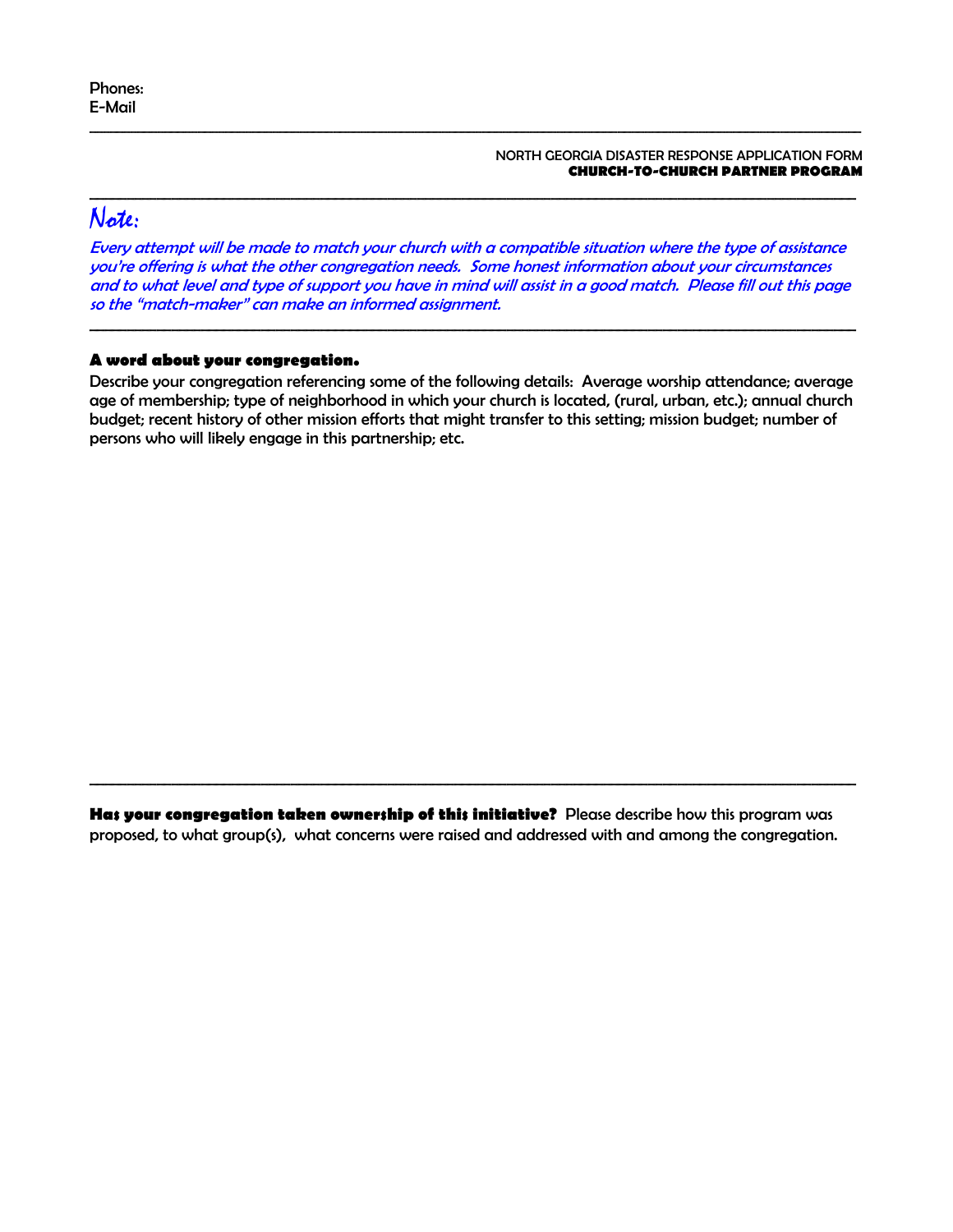#### **Which Conference are you interested in serving:**

\_\_\_Mississippi \_\_\_ Louisiana

NORTH GEORGIA DISASTER RESPONSE APPLICATION FORM **CHURCH-TO-CHURCH PARTNER PROGRAM** 

### Note:

There is no maximum amount of time that two congregations can remain in partnership but there is an expected minimum of 18 months. If your church is approved to enter this relationship but cannot complete the minimum covenant arrangement, you will be expected to contact your partner church and let them know. Another church will be sought to take your place.

\_\_\_\_\_\_\_\_\_\_\_\_\_\_\_\_\_\_\_\_\_\_\_\_\_\_\_\_\_\_\_\_\_\_\_\_\_\_\_\_\_\_\_\_\_\_\_\_\_\_\_\_\_\_\_\_\_\_\_\_\_\_\_\_\_\_\_\_\_\_\_\_\_\_\_\_\_\_\_\_\_\_\_\_\_\_\_\_\_\_\_\_\_\_\_\_\_\_\_\_\_\_\_

\_\_\_\_\_\_\_\_\_\_\_\_\_\_\_\_\_\_\_\_\_\_\_\_\_\_\_\_\_\_\_\_\_\_\_\_\_\_\_\_\_\_\_\_\_\_\_\_\_\_\_\_\_\_\_\_\_\_\_\_\_\_\_\_\_\_\_\_\_\_\_\_\_\_\_\_\_\_\_\_\_\_\_\_\_\_\_\_\_\_\_\_\_\_\_\_\_\_\_\_\_\_\_

#### **What type of support are you prepared to provide a partner congregation?** (Check all that apply)

\_\_\_\_\_\_\_\_\_\_\_\_\_\_\_\_\_\_\_\_\_\_\_\_\_\_\_\_\_\_\_\_\_\_\_\_\_\_\_\_\_\_\_\_\_\_\_\_\_\_\_\_\_\_\_\_\_\_\_\_\_\_\_\_\_\_\_\_\_\_\_\_\_\_\_\_\_\_\_\_\_\_\_\_\_\_\_\_\_\_\_\_\_\_\_\_\_\_\_\_\_\_\_

\_\_\_\_\_\_\_\_\_\_\_\_\_\_\_\_\_\_\_\_\_\_\_\_\_\_\_\_\_\_\_\_\_\_\_\_\_\_\_\_\_\_\_\_\_\_\_\_\_\_\_\_\_\_\_\_\_\_\_\_\_\_\_\_\_\_\_\_\_\_\_\_\_\_\_\_\_\_\_\_\_\_\_\_\_\_\_\_\_\_\_\_\_\_\_\_\_\_\_\_\_\_\_

- \_\_\_ Financial support for a pastor, or staff member, or church bills
- \_\_\_ Collecting and sending materials and supplies
- \_\_\_ Work teams of a general nature; cleaning, sorting; following directions, etc.
- \_\_\_ Work teams with technical ability
	- \_\_\_ Contractors / construction

\_\_\_ \_\_\_\_\_\_\_\_\_\_\_\_\_\_\_\_\_\_\_\_\_\_\_\_\_\_\_\_\_\_\_\_\_\_\_\_\_\_\_

- \_\_\_ Electrical / HVAC / Plumbing
- \_\_\_ Medical / health

 $\overline{\phantom{a}}$  ,  $\overline{\phantom{a}}$  ,  $\overline{\phantom{a}}$  ,  $\overline{\phantom{a}}$  ,  $\overline{\phantom{a}}$  ,  $\overline{\phantom{a}}$  ,  $\overline{\phantom{a}}$  ,  $\overline{\phantom{a}}$  ,  $\overline{\phantom{a}}$  ,  $\overline{\phantom{a}}$  ,  $\overline{\phantom{a}}$  ,  $\overline{\phantom{a}}$  ,  $\overline{\phantom{a}}$  ,  $\overline{\phantom{a}}$  ,  $\overline{\phantom{a}}$  ,  $\overline{\phantom{a}}$  $\overline{\phantom{a}}$  ,  $\overline{\phantom{a}}$  ,  $\overline{\phantom{a}}$  ,  $\overline{\phantom{a}}$  ,  $\overline{\phantom{a}}$  ,  $\overline{\phantom{a}}$  ,  $\overline{\phantom{a}}$  ,  $\overline{\phantom{a}}$  ,  $\overline{\phantom{a}}$  ,  $\overline{\phantom{a}}$  ,  $\overline{\phantom{a}}$  ,  $\overline{\phantom{a}}$  ,  $\overline{\phantom{a}}$  ,  $\overline{\phantom{a}}$  ,  $\overline{\phantom{a}}$  ,  $\overline{\phantom{a}}$ 

Counseling / listening / worship  $\frac{1}{\sqrt{2}}$  ,  $\frac{1}{\sqrt{2}}$  ,  $\frac{1}{\sqrt{2}}$  ,  $\frac{1}{\sqrt{2}}$  ,  $\frac{1}{\sqrt{2}}$  ,  $\frac{1}{\sqrt{2}}$  ,  $\frac{1}{\sqrt{2}}$  ,  $\frac{1}{\sqrt{2}}$  ,  $\frac{1}{\sqrt{2}}$  ,  $\frac{1}{\sqrt{2}}$  ,  $\frac{1}{\sqrt{2}}$  ,  $\frac{1}{\sqrt{2}}$  ,  $\frac{1}{\sqrt{2}}$  ,  $\frac{1}{\sqrt{2}}$  ,  $\frac{1}{\sqrt{2}}$ 

Other:

Are there types of support you feel your congregation would be especially effective with?

Are there types of support you feel your congregation could not be expected to do or provide?

What would you list as key characteristics of the ideal church partner congregation(s)? (In town, rural, large, multi-staff, part time pastor, multiple point charge, small membership, etc.)